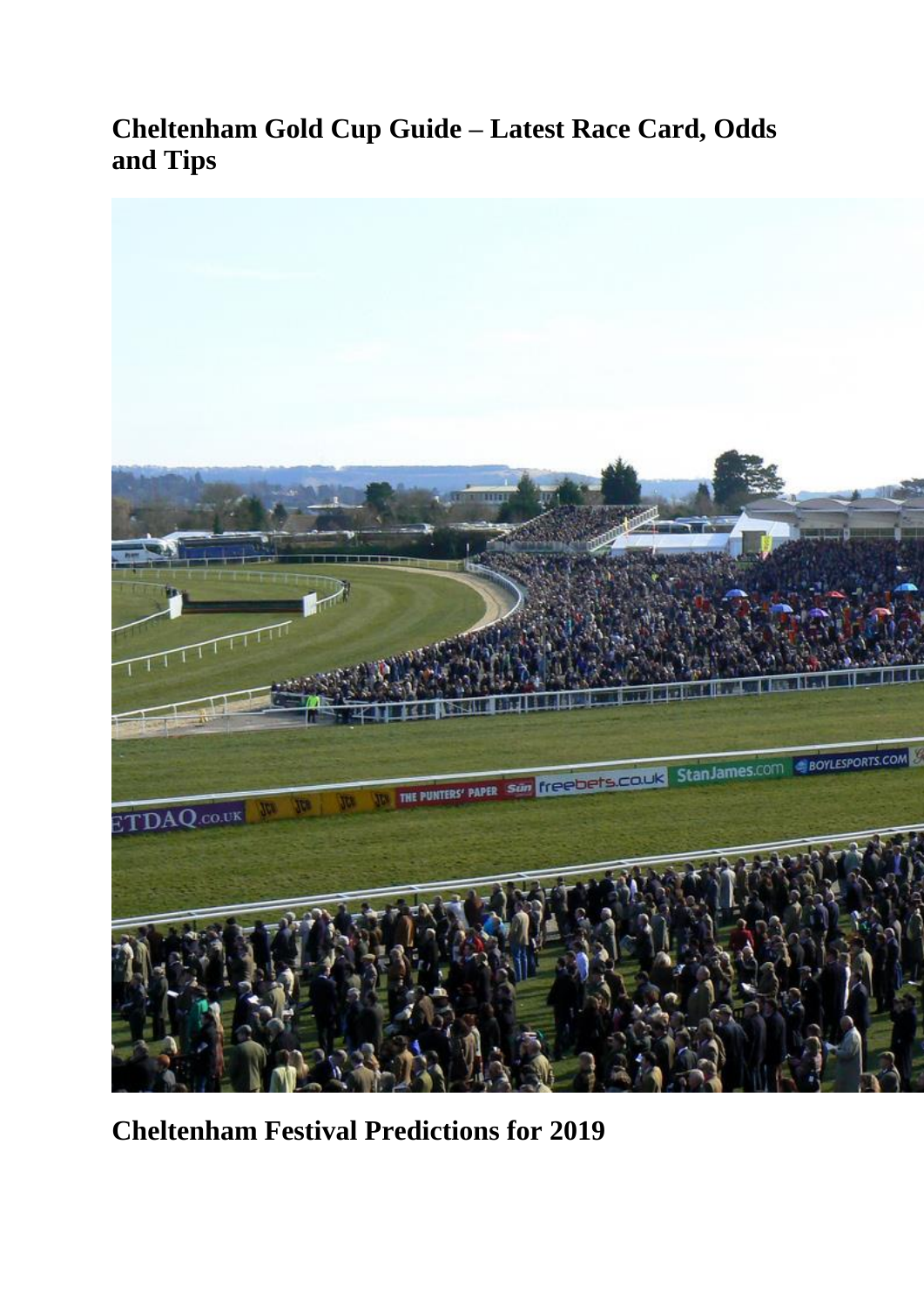Cheltenham Festival is one of the most highly anticipated horse racing events of the year and has been a go-to jump racing event since it started in 1815. It attracts thousands of spectators over the course of the four days and there is a rich lineage of top-class horses which run. These are some predictions to keep in mind when attending in 2019. When predicting for yourself take a look at this [guide for the Cheltenham festival.](https://www.timeform.com/cheltenham-festival)

## **Supreme Novices Hurdle**

This race marks the start of the four-day meeting and has long been an enjoyable race to watch, reserved for four-year-olds and older. Commonly, this race is popular with Irish punters as 10 out of the last 15 winners have made it over from Ireland. But it's also been a pretty good race for the bookies, as only three favourites have won in the last fifteen years. Top picks for this year are four-year-old Angels Breath and Vision d'Honneur, with Al Dancer and Elixir De Nutz also delivering good odds for anyone looking to take a punt on this race.

## **The Gold Cup**

The festival's headline race can have a number of outcomes. The 2018 champion, Native River, a proven contender after also winning both the Welsh Grand National and the hennessy Gold Cup Chase, but another to watch is Might Bite which triumphed with the RSA Chase and the King George VI chase. Presenting Percy is also storming into contention with an impressive win in the RSA Chase in March of last year. The seven-year-old horse will need to step up his game to win the Gold Cup this year but it's not unachievable.

### **The Arkle Chase**

Samcro had an impressive run in the Ballymore Novices' Hurdle and has had a great start to his racing career. He has great odds for doing well in The Arkle Chase and is highly rated to do well in 2019. The pair to watch this year though are Summerville Boy and Kalashnikov who both fought for the title at the Supreme Novices Hurdle at the festival last year, with Summerville Boy winning by a head. No doubt, there will be a battle for the lead once again, so this race is sure to be an exhilarating watch, especially for those placing their bets on one of these two.

### **Queen Mother Champion Chase**

This race is one of the most anticipated and hard to predict of the entire festival and in just the past decade, several horses have gone on to win the race twice. The 2018 champion was Altior, which stands a good chance of winning again in 2019 if he's re-entered. Altior has performed incredibly well at the festival, winning the Supreme Novices Hurdle and the Arkle before his win of this race. Another great option for bets is Min – a seven-year-old that has been defeated by Altior twice and settled for second in the Champion Chase back in March. Min will have another years' experience this year though, and could be ready to defeat this challenge for the first time in 2019.